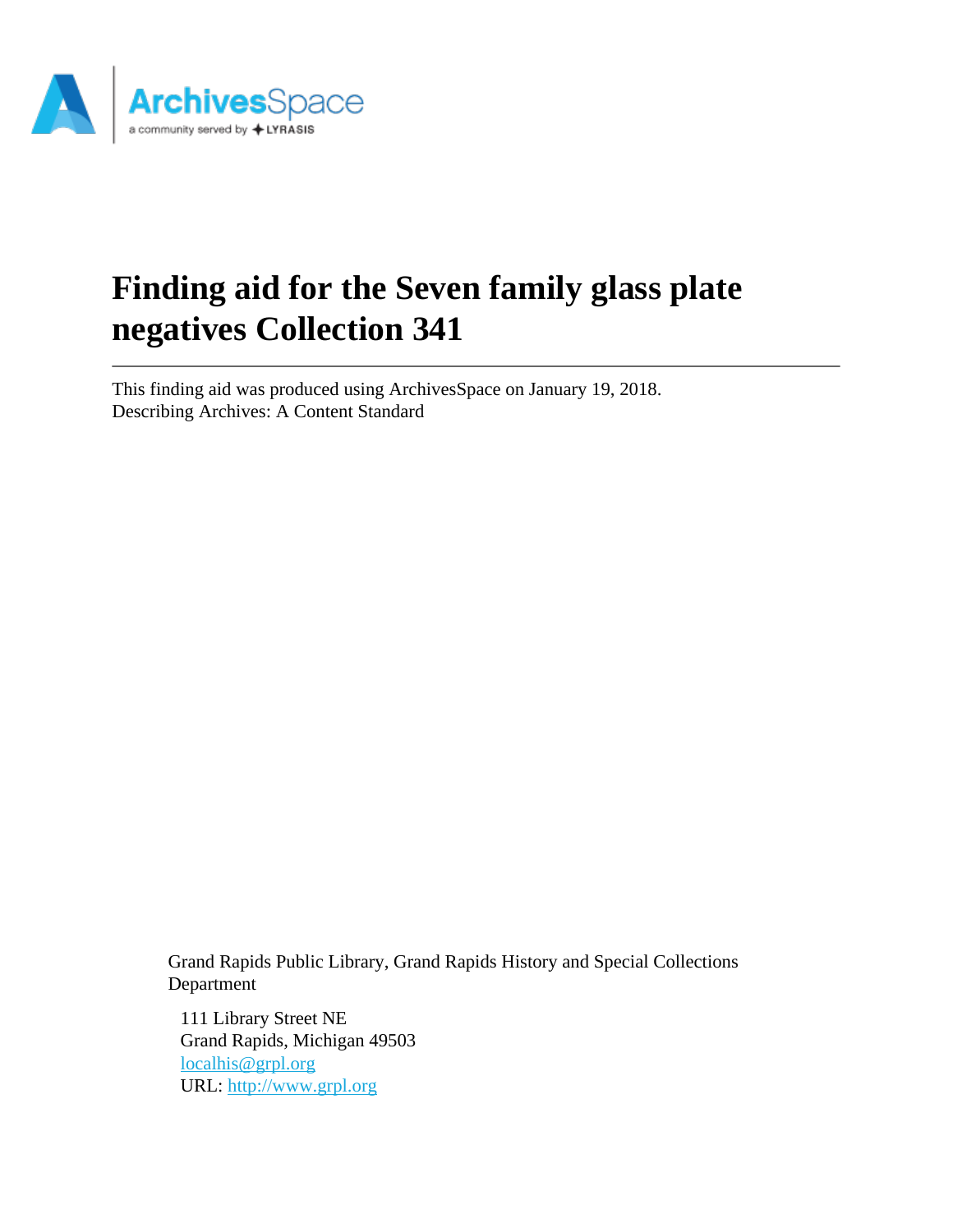# <span id="page-1-0"></span>**Table of Contents**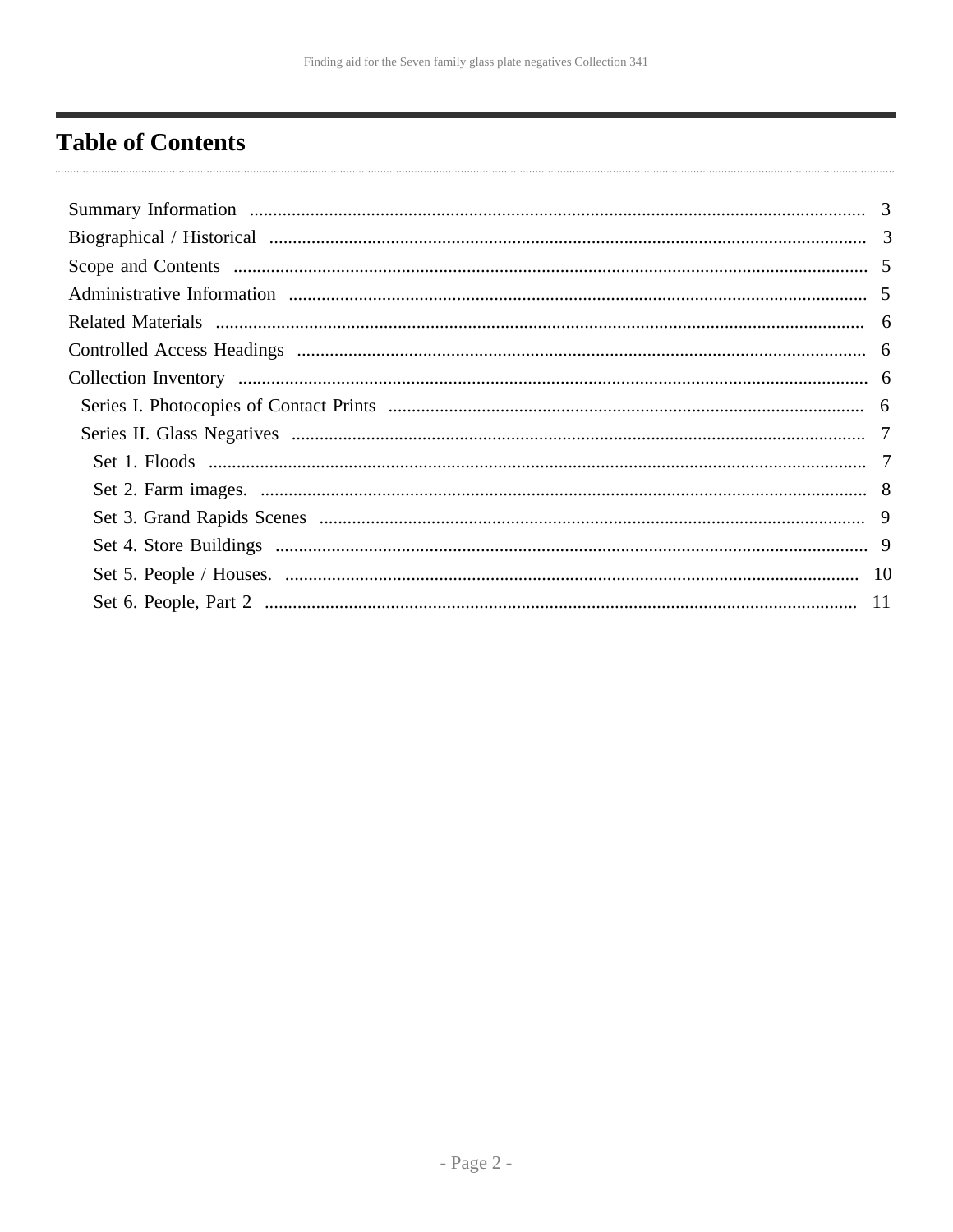### <span id="page-2-0"></span>**Summary Information**

| <b>Repository:</b><br><b>Title:</b> | Grand Rapids Public Library, Grand Rapids History and Special<br><b>Collections Department</b><br>Seven family glass plate negatives                                                                                                                                                                                                                                                                                                                   |
|-------------------------------------|--------------------------------------------------------------------------------------------------------------------------------------------------------------------------------------------------------------------------------------------------------------------------------------------------------------------------------------------------------------------------------------------------------------------------------------------------------|
| ID:                                 | Collection 341                                                                                                                                                                                                                                                                                                                                                                                                                                         |
| Date [inclusive]:                   | circa 1900-1912                                                                                                                                                                                                                                                                                                                                                                                                                                        |
| <b>Physical Description:</b>        | 1.1 Linear Feet Nine boxes                                                                                                                                                                                                                                                                                                                                                                                                                             |
| Language of the<br><b>Material:</b> | English                                                                                                                                                                                                                                                                                                                                                                                                                                                |
| Abstract:                           | The Seven family immigrated from the Netherlands to Grand Rapids,<br>Michigan circa 1880. Family members operated several businesses,<br>including the John Seven Paint & Wallpaper Co. (later Seven's Paint<br>& Wallpaper). The collection includes 66 4x5 glass plate negatives<br>depicting Grand Rapids, Michigan area views, Grand River flood<br>views and images of Seven family members, homes and businesses,<br>primarily on the West Side. |

**^** [Return to Table of Contents](#page-1-0)

### <span id="page-2-1"></span>**Biographical / Historical**

Around 1880, four brothers immigrated to the United States from Holland (Netherlands), settling in Grand Rapids. The exact date(s) of immigration and other family members coming with them are currently unverified. However, their parents are believed to have been John (Jan, or Johanna, b. ca. 1829) and Mensie Seven (b. ca. 1836) [unconfirmed]. The four brothers were: Peter Seven b. ca. 1861-d. 1952; John Seven b. ca. 1864-d. 1935; Cornelius Seven b. ca. 1867-d. 1939; Miner (Myner) Seven b. ca. 1874 d. 1935

No mention of a "Seven" family is given in the Grand Rapids City Directory until 1882/83, when Jan and Jan, Jr. (John?) are listed as laborers and Peter is listed as a painter, all at 102 Third St. SW. By 1885/86, the household at 420 Turner SW lists Albert, John and John A. as laborers, Peter as a painter, and Cornelius a cabinetmaker for Kent Furniture Company. By 1890, seven Sevens are listed in the directory, most living at 152 W. Leonard. Several are employed at J. Seven & Sons, grocers, including John, Cornelius and Meindert. This John is presumed to be the father, John. The other John, his son, appears to be a wall paperer, living and working at 662 Wealthy. Son Peter is also a wall paperer, at 126 W. Leonard. Another Peter, a laborer, boards at 122 Quarry.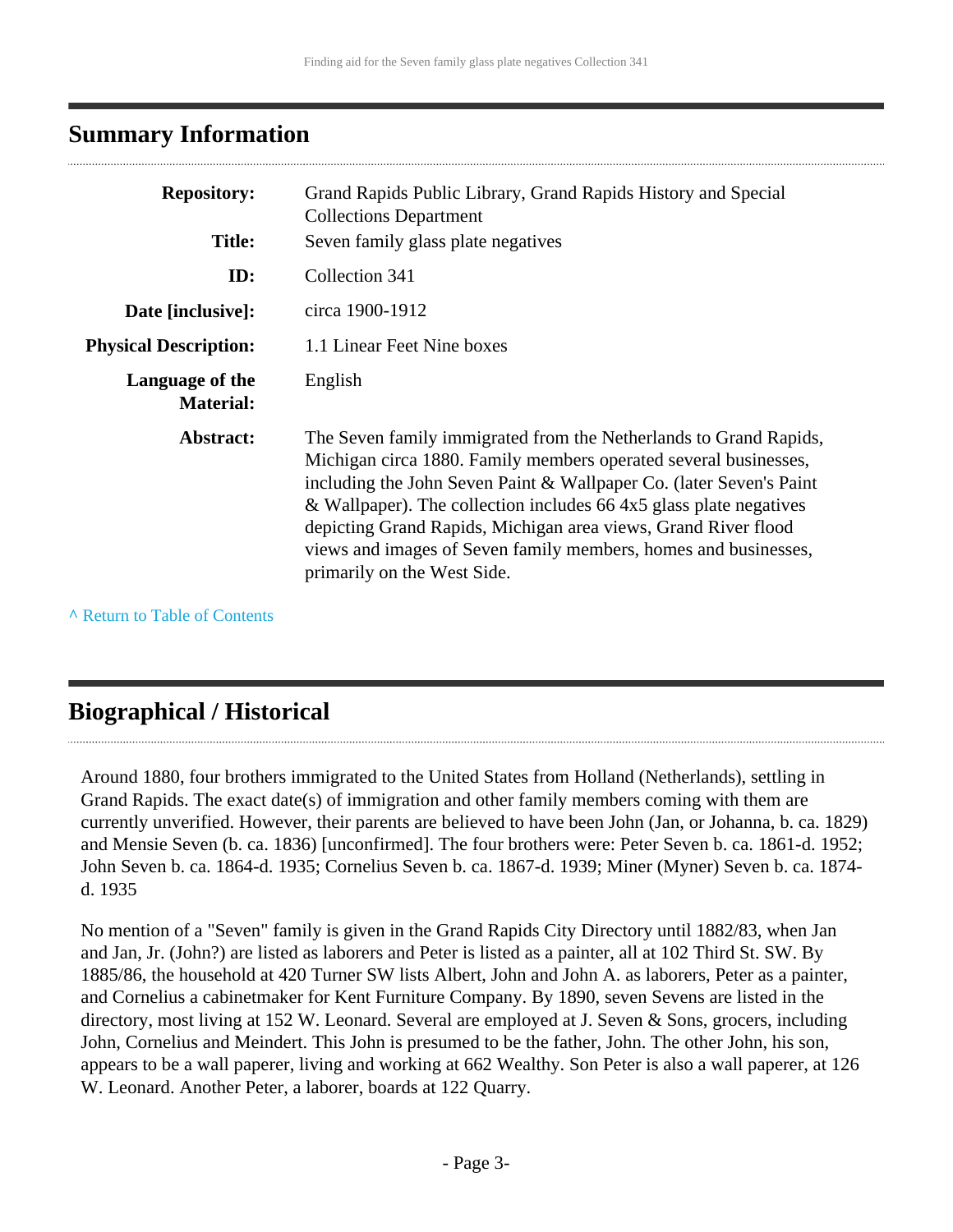Of the four brothers listed above, an obituary for the brother John Seven (ca. 1864-1935) states that he established a paint and wallpaper business in 1889 and continued his association there for 46 years, until his retirement. This is presumed to be the John listed in the 1890 City Directory at 662 Wealthy. He passed this business on to his sons, George, Carroll and John H. It is believed to be this Seven Wallpaper & Paint Co. establishment, still operating in Grand Rapids, Michigan in 2005, with which most residents associate the Seven family. However, the images in this collection appear to document the various early businesses operated by the other Seven family members, who settled and worked on the West Side of the Grand River. The primary focus of the images is on the family of Peter Seven, including his children John P., Henrietta and Martin. Early images of another wallpaper establishment run by Peter on Leonard St. are included. Other images show a dry goods and grocery run by Cornelius, also on W. Leonard, which appears to have evolved from the J. Seven & Sons grocery.

The years between 1890 and 1912 shows Peter apparently already independent from this father, while Cornelius and Miner are first living at home, and then establish their own residences and businesses. In the 1890s Cornelius and Meindart (Miner, Myner) are at the establishment on 153 Leonard then including dry goods, as well as the family grocery. By 1900, Miner Seven, listed in the City Directory for the first time under that name, now has a grocery at 120 W. Leonard, apparently in competition with the old family business. On March 22, 1902, the John believed to be the father of the original four sons dies, leaving his widow, Mensie (per the City Directory), at 151 W. Leonard. Cornelius continues operating the family grocery and dry goods on Leonard first under the name of the family business, then in his own name. Peter continues to do wall papering.

One of the major events in Grand Rapids which appears to be documented in the images in the collection, was the Grand River flood of 1904. As evidenced by the images, this effected the Seven businesses, and their nearby homes, on the West Side of the Grand River. The 1904 City Directory has Peter and his son John P. at home at 135 W. Leonard, across the street from the wall paper shop. The wallpaper establishment of Peter Seven, shown in the flood images in this collection, is at 130 West Leonard, next to Peter Klute's dry goods, which in 1904 was at 132 W. Leonard in 1904.

By 1912, after the city wide address changes that year, Miner, the youngest of the original four sons is operating his grocery at 500 Leonard NW, and living at 1055 Scribner. Cornelius has a dry goods establishment at 537-539 Leonard, apparently no longer running a grocery. He lives at 1239 Quarry. Two of his four daughters, Lena and Gertrude, now young adults, are listed as boarders at that address at that time. Two additional younger daughters are not listed. Peter is living with wife Francis (Francina) at 1031 Leonard NW, along with adult children John P. and daughter Henrietta, and young Martin (not listed).

In 1910, the original brother John Seven is said to have built the home at 649 Union SE, then known as 425 Union, which between 1923 and 1930 would become the boyhood home of U.S. President Gerald R. Ford. In the 1912 City Directory, the next generation of brother John's family lists the sons John H. Seven (also sometimes called John, Jr. d. 1965) as a clerk at the wallpaper company, along with brother George as a bookkeeper. Brother Carroll (d. 1943) is at this time working as a clerk for the Grand Rapids and Indiana Railway. George is killed in WWI, and not mentioned in the later family obituaries. Carroll is listed in his obituary as a President and Traveling Representative of the wallpaper company, dying at age 49 in 1943. His son Phillip at that time was a private in the military, but also a medical student at the University of Michigan. John H. retired as President of the John Seven Paint & Wallpaper Co. after 51 years with the company, and died a year after his retirement. After John H.'s retirement/death, his son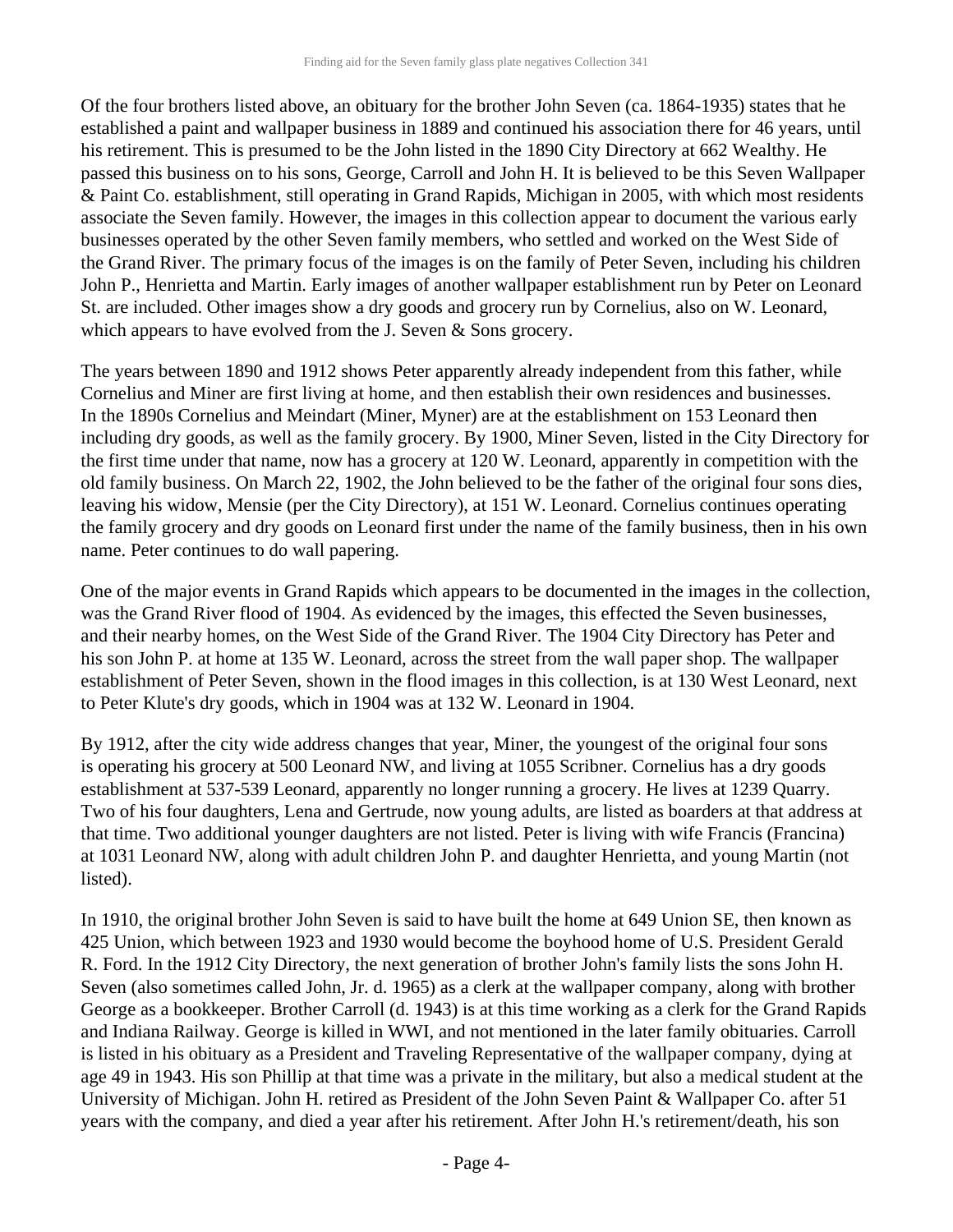Charles K. Seven became chief owner and officer of the company, ca. 1965. Charles Seven continued to head the firm until his death in 2004. No images of the original brother John, and his descendants, are known to be in this collection.

**^** [Return to Table of Contents](#page-1-0)

### <span id="page-4-0"></span>**Scope and Contents**

The images included here document a portion of the Seven family who immigrated to Grand Rapids ca. 1880. The circa 1904 flood images are mostly unidentified, but are believed to show properties on the West side of the Grand River, including those of the Seven family. One view shows Peter Seven's wall paper establishment at 130 Leonard NW, next to Peter Klute's Dry goods at 132 W. Leonard. Images of individuals at a farm are not currently identified. Scenes from the east side of the Grand River include the Ryerson Library building in construction ca, 1902/1903. Views taken from the Lookout Park show the houses and businesses along the river, mainly on the East side. The West Leonard St. schoolhouse is included, as well as other area businesses and institutions.

Seven family businesses shown include Peter Seven's wallpaper store at 130 Leonard. One view is said to include his son, John P. Seven, seated in an automobile in front of the store. Another view shows Cornelius Seven's dry goods and grocery at 153 W. Leonard, at Quarry St., near Fire Station #9. Individuals shown in these views may be family members.

Family photos have been kept together as provided, but are mostly unidentified, and may not represent the original order as taken. Several images of Peter's son, John P. Seven, as a student, or as young man picnicking with a group, are included. Peter's mother in law, Hendrika Straayer, is shown seated near a painting of a woman. Peter's wife, Francina Straayer Seven may be included in the images, but is not identified. One image identified as Henrietta, daughter of Peter, is found. Several children are shown, mostly unidentified. Some views are identified as Martin, son of Peter, and brother of John P. and Henrietta. The home of Peter Seven at 135 Leonard NW is shown, as is that of his brother Cornelius on Quarry Ave. at 153 Leonard.

#### **^** [Return to Table of Contents](#page-1-0)

### <span id="page-4-1"></span>**Administrative Information**

#### **Publication Statement**

Grand Rapids Public Library, Grand Rapids History and Special Collections Department

111 Library Street NE Grand Rapids, Michigan 49503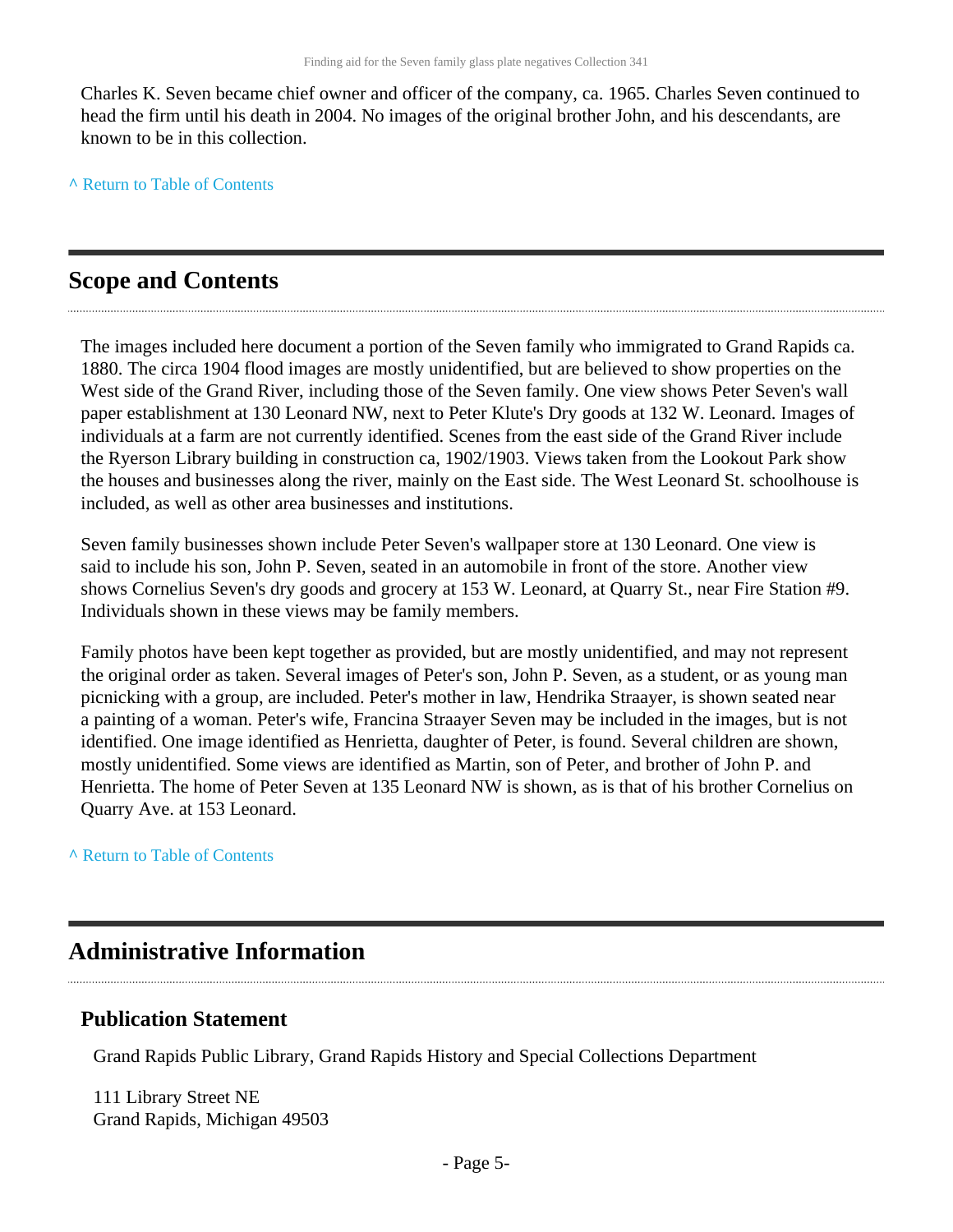[localhis@grpl.org](mailto:localhis@grpl.org) URL:<http://www.grpl.org>

### **Immediate Source of Acquisition**

Barbara E. Seven VandeVusse, accession number 2004.057.

#### **^** [Return to Table of Contents](#page-1-0)

### <span id="page-5-0"></span>**Related Materials**

### **Related Materials**

Additional Seven family negatives depicting Holland area views have been given to the Joint Archives of Holland at Hope College.

#### **^** [Return to Table of Contents](#page-1-0)

### <span id="page-5-1"></span>**Controlled Access Headings**

- photographs
- Floods -- Michigan -- Grand Rapids
- West Side (Grand Rapids, Mich.)
- Grand Rapids (Mich.) -- History
- Immigrants -- Michigan -- Grand Rapids -- History
- Business Enterprises -- Michigan -- Grand Rapids Region
- **Seven**

### <span id="page-5-2"></span>**Collection Inventory**

### <span id="page-5-3"></span>**Series I. Photocopies of Contact Prints**

#### **Scope and Contents**

A. Positive Images. Currently, the only positive views of the images in this collection are photocopies of the contact prints retained by the Seven family. Contact prints from the glass negatives or other higher quality positive versions of the images are desired.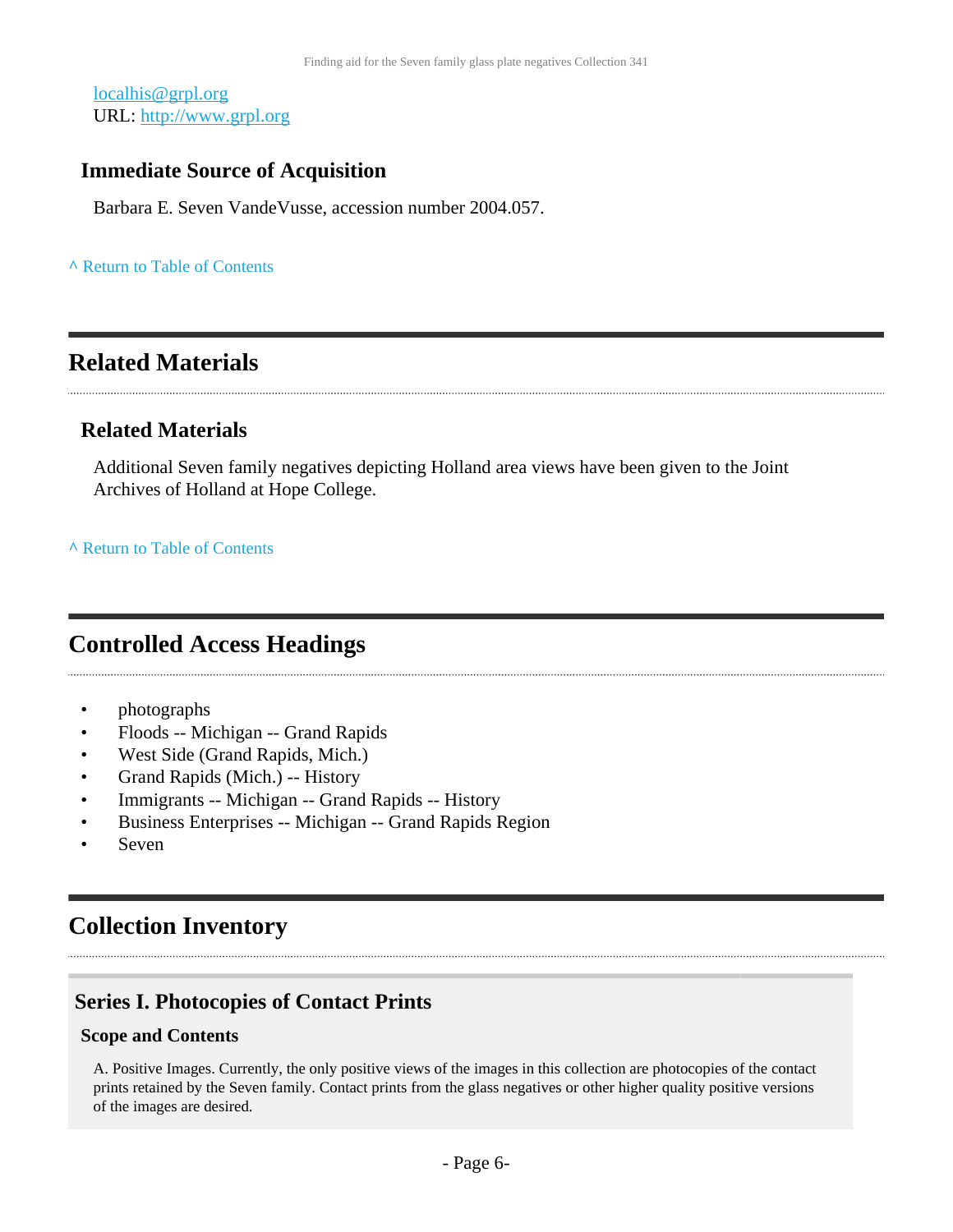B. Research on the Seven Family Included here is Census information, obituaries, notes on information in City Directories or Cemetery files, used to compile the history, scope, and genealogy section of this finding aid. Also included is brief information on the John Seven house on Union, which later became the boyhood home of President Gerald R. Ford, taken from the Heritage Hill website.

| <b>Title/Description</b>                                                                                                           | <b>Instances</b> |          |
|------------------------------------------------------------------------------------------------------------------------------------|------------------|----------|
| Neg. #1-#13 [Set 1] Flood #1-#13                                                                                                   | Box 1            |          |
| Neg. #14-#22 [Set 2] Farm #1-#9                                                                                                    | Box 1            |          |
| Neg. #23-#33 [Set 3] Grand Rapids Scenes                                                                                           | Box 1            |          |
| Neg. #34-#42 [Set 4] Store Building images                                                                                         | Box 1            |          |
| Neg. #43-#57 [Set 5] People/Houses                                                                                                 | Box 1            |          |
| Neg. #58-#66 [Set 6] People, Part 2                                                                                                | Box 1            |          |
| Biographical Research data on Seven Family                                                                                         | Box 1            | Folder 8 |
| Heritage Hill website data on 649 Union SE, built in 1910 by John<br>Seven, and from 1923-1930 it was the home of former President | Box 1            | Folder 9 |

Gerald R. Ford.

#### **^** [Return to Table of Contents](#page-1-0)

### <span id="page-6-0"></span>**Series II. Glass Negatives**

#### **Scope and Contents**

Currently, the only negative images in the collection are the original glass negatives given by the family donors. Most of these are in tact, with one broken, and a few others with flaws. 4x5 copy negatives are desired for higher quality long-term preservation of the images, but now difficult to obtain, due to the migration to digital.

### <span id="page-6-1"></span>**Set 1. Floods**

| <b>Title/Description</b> |                                                                                                                                                                                                                     | <b>Instances</b> |                   |
|--------------------------|---------------------------------------------------------------------------------------------------------------------------------------------------------------------------------------------------------------------|------------------|-------------------|
|                          | Flood #1. Flooded street with two 2-story storefront buildings,<br>believed to be 128 W. Leonard, Millinery; 130 W. Leonard,<br>Peter Seven Wallpaper store; 132 W. Leonard, Peter Klute Dry<br>Goods               | Box 2            | Folder Neg.<br>#1 |
|                          | Flood #2. West Leonard St. ca. 1900. Back of an original print<br>has: "Flood of 1900. Leonard at Hamilton, James Mol, former<br>alderman."                                                                         | Box 2            | Folder Neg.<br>#2 |
|                          | Flood #3. Flooded landscape, factory in background                                                                                                                                                                  | Box 2            | Folder Neg.<br>#3 |
|                          | Flood #4. Bird's eye view of houses and businesses surrounded<br>by flood waters. Includes a building center left marked for Jacob<br>Mol, and another center right marked by Van Bree? Hardware,<br>90 W. Leonard. | Box 2            | Folder Neg.<br>#4 |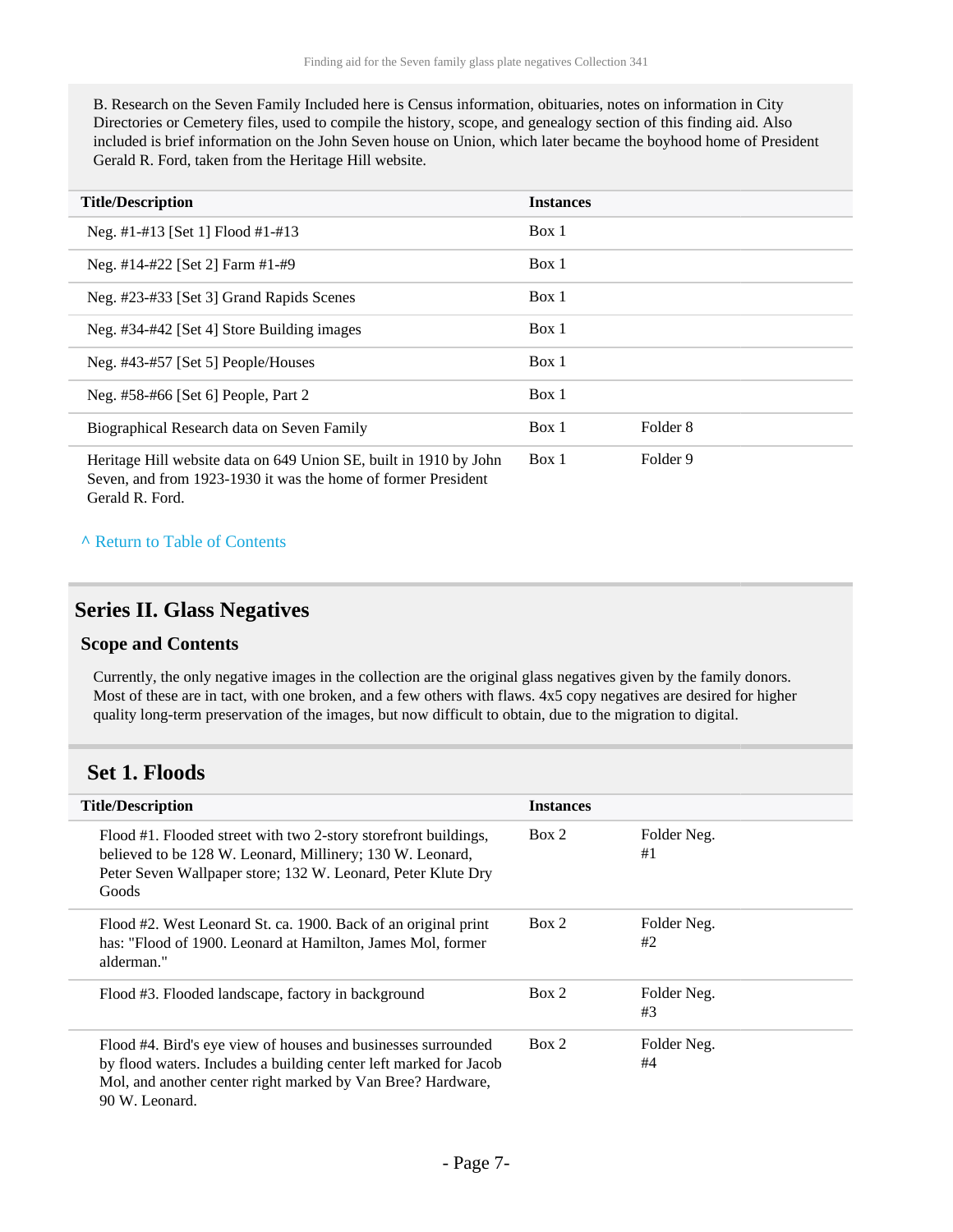| Flood #5. View of houses on near side of river and factory in the<br>left background on the other side of the river.                        | Box 2   | Folder Neg.<br>#5  |
|---------------------------------------------------------------------------------------------------------------------------------------------|---------|--------------------|
| Flood #6. Unidentified streetscape showing the water upon to<br>the window sill on the first floor of the houses.                           | Box 2   | Folder Neg.<br>#6  |
| Flood #7. Back yards of flooded area with houses, barns and<br>other out buildings.                                                         | Box 2   | Folder Neg.<br>#7  |
| Flood #8. Dark image depicting area homes. No water visisble.                                                                               | Box 2   | Folder Neg.<br>#8  |
| Flood #9. A landscape with various structures seen behind the<br>water in the foreground.                                                   | Box 2   | Folder Neg.<br>#9  |
| Flood #10. Flooded streetscape with a light colored house center<br>left.                                                                   | Box 2   | Folder Neg.<br>#10 |
| Flood #11. Houses in the water. A factory in the left background<br>See Flood #3 above, which appears to be a related view of this<br>site. | Box 3   | Folder Neg.<br>#11 |
| Flood #12. View from the rear of two houses standing in the<br>water, with other houses behind.                                             | $Box$ 3 | Folder Neg.<br>#12 |
| Flood #13. View of a streetscape of houses from the rear, sitting<br>in the water.                                                          | Box 3   | Folder Neg.<br>#13 |

# <span id="page-7-0"></span>**Set 2. Farm images.**

| <b>Title/Description</b>                                                                                      | <b>Instances</b> |                    |  |  |
|---------------------------------------------------------------------------------------------------------------|------------------|--------------------|--|--|
| Farm #1 Unidentified rural landscape                                                                          | $Box$ 3          | Folder Neg.<br>#14 |  |  |
| Farm #2 Field with cows. Shadow of the photographer bottom<br>center.                                         | $Box$ 3          | Folder Neg.<br>#15 |  |  |
| Farm #3 Hilly field with cows behind a fence, tree at left.                                                   | $Box$ 3          | Folder Neg.<br>#16 |  |  |
| Farm #4 Man seated at a plow drawn by two horses, working a<br>field, barn and house in background            | Box 3            | Folder Neg.<br>#17 |  |  |
| Farm #5 Wagon of hay pulled by two horses.                                                                    | Box 3            | Folder Neg.<br>#18 |  |  |
| Farm #6 Young man in floppy hat, standing in a hay barn with a<br>tool in his right hand.                     | Box 4            | Folder Neg.<br>#19 |  |  |
| Farm #7 Young man in floppy hat, holding a horse that has a<br>boy seated on it. A lane and fences behind.    | Box 4            | Folder Neg.<br>#20 |  |  |
| Farm #8 Enclosed vehicle (wagon or surrey?), with four people<br>seated in it.                                | Box 4            | Folder Neg.<br>#21 |  |  |
| Farm #9 A family of seven people standing in the yard near a<br>house. Fruit trees? Two adults carry buckets. | Box 4            | Folder Neg.<br>#22 |  |  |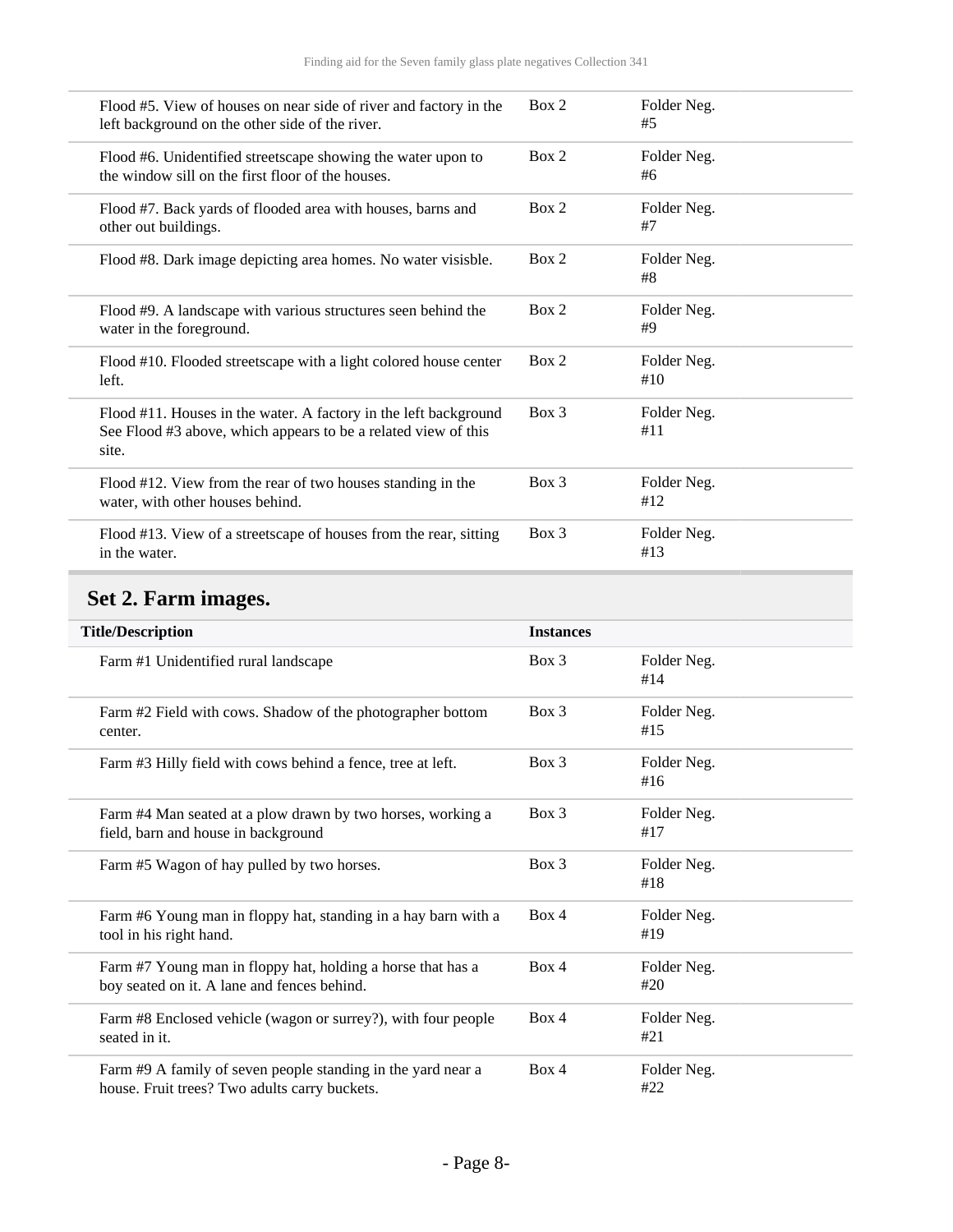# <span id="page-8-0"></span>**Set 3. Grand Rapids Scenes**

| <b>Title/Description</b>                                                                                                       | <b>Instances</b> |                    |  |  |  |
|--------------------------------------------------------------------------------------------------------------------------------|------------------|--------------------|--|--|--|
| Scenes #1. Ryerson Library Building in construction, ca.<br>1903-1904. Grand Rapids Public Library. Front façade view.         | Box 4            | Folder Neg.<br>#23 |  |  |  |
| Scenes #2. West Leonard St. Schoolhouse. Corner view, people<br>sitting or standing in the yard.                               | Box 4            | Folder Neg.<br>#24 |  |  |  |
| Scenes #3. Veterans Home                                                                                                       | Box 4            | Folder Neg.<br>#25 |  |  |  |
| Scenes #4. Street view into the horizon, with utility poles and<br>wires. Van Bree Hardware?                                   | Box 4            | Folder Neg.<br>#26 |  |  |  |
| Scenes #5. Bird's eye view of houses and factories on both sides<br>of the Grand River, taken from a hill.                     | Box 5            | Folder Neg.<br>#27 |  |  |  |
| Scenes #6. Bird's eye view down a hill, possibly Lookout Hill,<br>to houses and factories on the East side of the Grand River. | Box 5            | Folder Neg.<br>#28 |  |  |  |
| Scenes #7. Bird's eye view of houses and factory, perhaps<br>Berkey & Gay.                                                     | Box 5            | Folder Neg.<br>#29 |  |  |  |
| Scenes #8 Unidentified rural scene.                                                                                            | Box 5            | Folder Neg.<br>#30 |  |  |  |
| Scenes #9 River or lake view, with factories on the shore at left.                                                             | Box 5            | Folder Neg.<br>#31 |  |  |  |
| Scenes #10 Picric? Factory building in background at end of a<br>road.                                                         | Box 5            | Folder Neg.<br>#32 |  |  |  |
| Scenes #11 Gardens, with buildings and a smoke stack in the<br>background.                                                     | Box 5            | Folder Neg.<br>#33 |  |  |  |

# <span id="page-8-1"></span>**Set 4. Store Buildings**

| <b>Title/Description</b>                                                                                                                           | <b>Instances</b> |                    |  |
|----------------------------------------------------------------------------------------------------------------------------------------------------|------------------|--------------------|--|
| Store image #1. Peter Seven Wallpaper Store, 130 Leonard<br>N.W., ca. 1904. Man on the left may be Peter Seven. -ID by<br>donor.                   | Box 6            | Folder Neg.<br>#34 |  |
| Store image #2. Peter Seven Wallpaper Store, 130 Leonard<br>N.W., ca. 1904. Man on the left may be Peter Seven. -ID by<br>donor.                   | Box 6            | Folder Neg.<br>#35 |  |
| Store image #3. Perspective street view, with the Seven<br>Wallpaper Store center right.                                                           | Box 6            | Folder Neg.<br>#36 |  |
| Store image #4. Peter Seven Wallpaper Store, with new sign<br>"130 Peter Seven 130." Shows Klute Dry Goods store in the<br>same building at right. | Box 6            | Folder Neg.<br>#37 |  |

Store image #5. Another fuzzier version of this same image.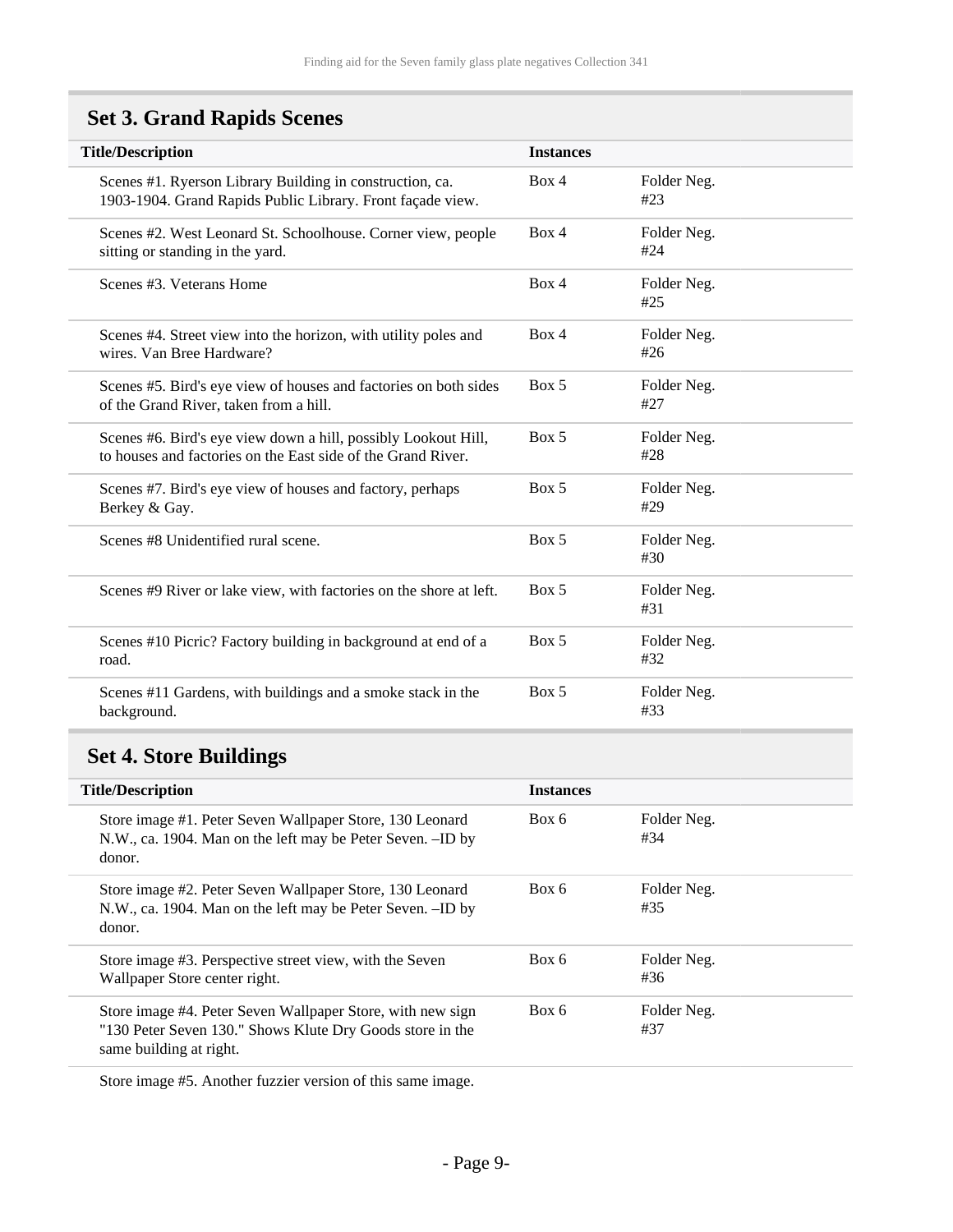|                                                                                                                                                                                                                                                                      | Box 6 | Folder Neg.<br>#38 |  |
|----------------------------------------------------------------------------------------------------------------------------------------------------------------------------------------------------------------------------------------------------------------------|-------|--------------------|--|
| Store image #6. Peter Seven Wallpaper Store, 130 Leonard<br>N.W. with the "130 Peter Sever 130" sign, and an early<br>automobile with driver in front of the store. Ca. 1910?<br>Description per donor, who identifies the driver as John P.<br>Seven, b. 1886-xxxx. | Box 6 | Folder Neg.<br>#39 |  |
| Store image #7. Cornelius Seven Dry Good store, 153 W.<br>Leonard, at Quarry St., with a fire station on the other side of<br>Quarry. Description by donor.                                                                                                          | Box 6 | Folder Neg.<br>#40 |  |
| Store image #8. Cornelius Seven Dry Good Store, 153 Leonard<br>St. N.W., ca. 1904. View down Quarry street at right.                                                                                                                                                 | Box 6 | Folder Neg.<br>#41 |  |
| Store image #9. Interior. Wallpaper store. Peter Seven sitting,<br>Paul Klute standing per donor, ca. 1905.                                                                                                                                                          | Box 6 | Folder Neg.<br>#42 |  |

# <span id="page-9-0"></span>**Set 5. People / Houses.**

| <b>Title/Description</b>                                                                                                                                       | <b>Instances</b> |                    |
|----------------------------------------------------------------------------------------------------------------------------------------------------------------|------------------|--------------------|
| People #1. 135 Leonard NW (521 Leonard, post 1912), at<br>Wieland (right). Home of Peter Seven, ca. 1904? Wallpaper<br>store across the St. at 130 Leonard NW. | Box 7            | Folder Neg.<br>#43 |
| People #2. Two Couples seated on the grass under trees. John P.<br>Seven in the hat, near right. Ca. 1904-1910.                                                | Box 7            | Folder Neg.<br>#44 |
| People #3. Blurbed image. Person lying on ground near river<br>bank?                                                                                           | Box 7            | Folder Neg.<br>#45 |
| People #4. Picnic. People seated on the grass, John P. Seven in<br>the hat center right. Ca. 1904-1910.                                                        | Box 7            | Folder Neg.<br>#46 |
| People #5. People seated, one standing, under trees, similar view<br>of that in Neg. #44 above.                                                                | Box 7            | Folder Neg.<br>#47 |
| People #6. Picnic. People seated on the grass. Man center front<br>may be John Seven, or the same man center front in neg #46,<br>wearing John Seven's hat.    | Box 7            | Folder Neg.<br>#48 |
| People #7. Five Children.                                                                                                                                      | Box 7            | Folder Neg.<br>#49 |
| People #8. Woman in chair and girl standing on the porch of a<br>house.                                                                                        | Box 8            | Folder Neg.<br>#50 |
| People #9. Multiple images on one glass negative plate,<br>depicting people.                                                                                   | Box 8            | Folder Neg.<br>#51 |
| People 10. Multiple images on one glass negative plate,<br>depicting people. Images not very legible in the contact print.                                     | Box 8            | Folder Neg.<br>#52 |
| People. #11. Kids standing near or on porch.                                                                                                                   | Box 8            | Folder Neg.<br>#53 |

People. #12. John P. Seven(?), ca. 1900-1904.